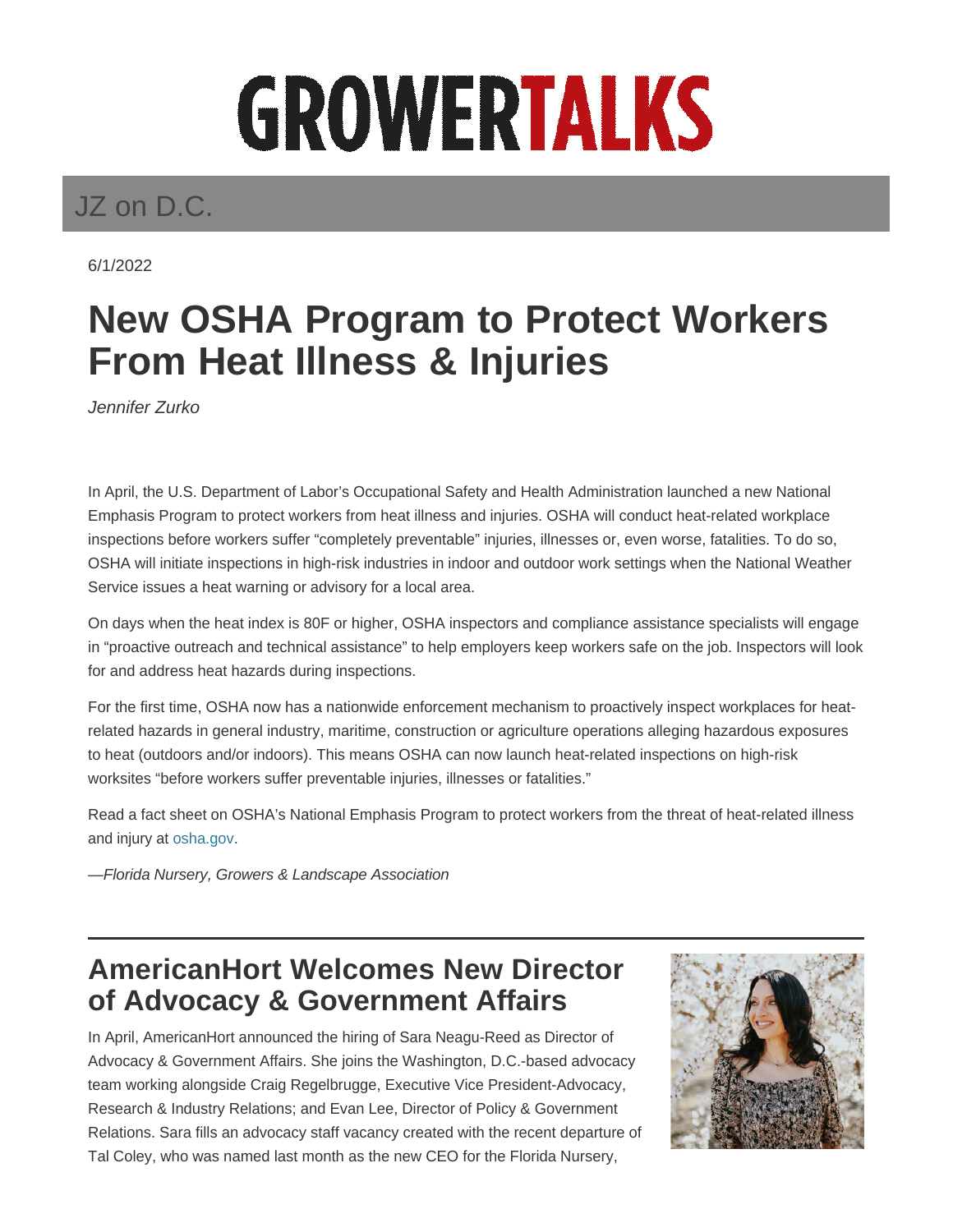Growers & Landscape Association.

Sara joins AmericanHort after a decade of working in various government affairs and legislative roles. Prior to joining AmericanHort, she served as Associate Director of Federal Policy for the California Farm Bureau Federation, where she advocated for the interests of California farmers and ranchers before Congress, the U.S. Department of Agriculture (USDA) and the Office of the U.S. Trade Representative (USTR).

Prior to that, Sara served as Senior Legislative Analyst for the USDA and as a legislative assistant for the National Corn Growers Association. Her career began as a District Representative for a California member of the U.S. House of Representatives, where she served as principal liaison to local businesses, organizations and constituents, managing local policy issues.

"Sara's strong and relevant work experience advocating on federal issues, most recently with the California Farm Bureau Federation, will be a strong asset to AmericanHort as we continue to build out our advocacy portfolio," said Craig. "We look forward to her contributions toward influencing the issues most important to our industry."

 $-JZ$ 

### **AmericanHort Rallies Support for Nursery and Floriculture Research**

With the new budget cycle underway, AmericanHort has begun mobilizing support on Capitol Hill for the Floriculture and Nursery Research Initiative (FNRI).

FNRI is a program designed to guide and leverage research through USDA and U.S. academic institutions, targeted to the needs of the floriculture and nursery industry. Initially established in 1996 via appropriations language, FNRI's areas of research have included improving horticulture's environmental and resource management practices, advancing insect, disease and weed management, and supporting greater efficiencies in horticultural production systems.

FNRI is a unique program within USDA's Agricultural Research Service (ARS), in that the process to identify priorities includes industry input provided by AmericanHort, its Horticultural Research Institute foundation, the Society of American Florists and American Floral Endowment. Research is conducted by USDA-ARS scientists and land grant university collaborators.

The program is currently funded at \$5.5 million, split roughly equally between university and ARS researchers, and roughly in half between floriculture and nursery projects. AmericanHort's request to Congress this year is for an additional \$2 million, the program's first funding increase in five years. Increased funding will support higher staffing and equipment costs while adding capacity for exploring innovative labor-saving and input-reducing technologies.

AmericanHort's lobbying efforts to date have included outreach to 27 Senate and House key lawmakers, including leveraging our grassroots presence in their states and districts. The road ahead is long and will require a sustained effort, with Congress unlikely to finalize spending bills for fiscal year 2023 until after the midterm elections. Look for updates along the way!

—Evan Lee, Director of Policy and Government Relations, AmericanHort